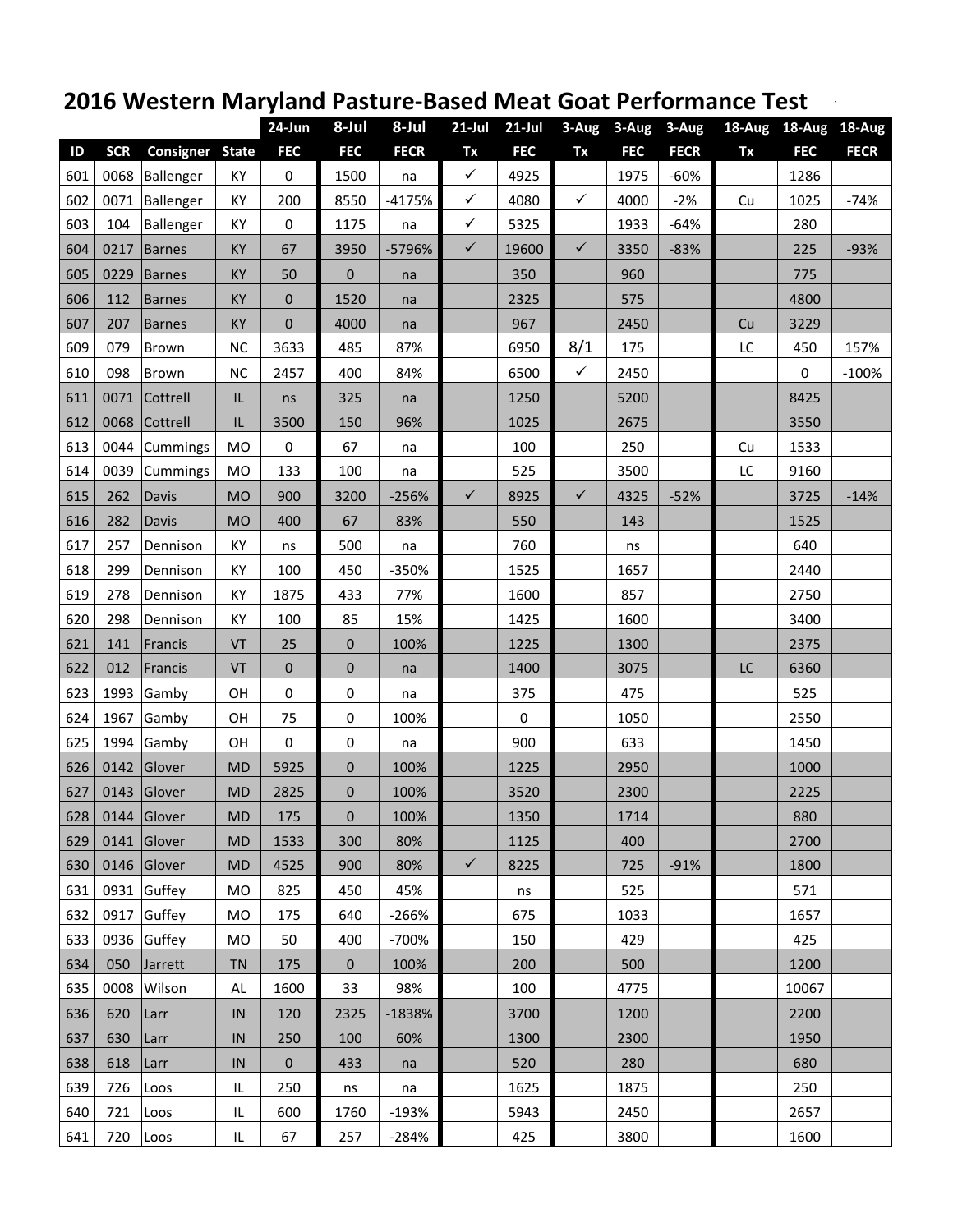## **2016 Western Maryland Pasture‐Based Meat Goat Performance Test** `

|     |            |                    |              | 24-Jun       | 8-Jul      | 8-Jul       | $21$ -Jul    | $21$ -Jul  | 3-Aug        | $3 - Aug$  | 3-Aug       | $18 - Aug$ | 18-Aug 18-Aug |             |
|-----|------------|--------------------|--------------|--------------|------------|-------------|--------------|------------|--------------|------------|-------------|------------|---------------|-------------|
| ID  | <b>SCR</b> | Consigner          | <b>State</b> | <b>FEC</b>   | <b>FEC</b> | <b>FECR</b> | Tx           | <b>FEC</b> | Tx           | <b>FEC</b> | <b>FECR</b> | Tx         | <b>FEC</b>    | <b>FECR</b> |
| 642 | 016        | Loyd               | <b>NC</b>    | 143          | ns         | na          |              | 150        |              | 1400       |             |            | 2550          |             |
| 643 | 023        | Loyd               | NC           | $\pmb{0}$    | ns         | na          | $\checkmark$ | 2975       |              | ns         | na          | Cu         | 2850          |             |
| 644 | R083       | Maynard<br>Dishman | <b>TN</b>    | 600          | 100        | 83%         |              | ns         |              | 425        |             |            | 1725          |             |
| 645 | R049       | Maynard<br>Dishman | <b>TN</b>    | 4300         | 267        | 94%         |              | 625        |              | ns         |             |            | 3733          |             |
| 646 | 113        | Mulhall            | KY           | ns           | 350        | na          |              | 6000       |              | 425        |             |            | 4950          |             |
| 647 | 117        | Mulhall            | KY           | ns           | 1857       | na          |              | 2075       |              | 1350       |             |            | 4125          |             |
| 648 | 3747       | Murphy             | <b>NJ</b>    | $\pmb{0}$    | $\pmb{0}$  | na          |              | 100        |              | 150        |             |            | 825           |             |
| 649 | 4047       | Murphy             | <b>NJ</b>    | 0            | 0          | na          |              | 75         |              | 200        |             |            | 425           |             |
| 650 | F200       | Murphy             | <b>NJ</b>    | $\pmb{0}$    | 0          | na          |              | 525        |              | 375        |             |            | 1550          |             |
| 651 | F167       | Murphy             | <b>NJ</b>    | $\pmb{0}$    | 25         | na          |              | $\pmb{0}$  |              | 4400       |             |            | 4900          |             |
| 652 | 1623       | Nelson             | <b>MD</b>    | $\mathbf{0}$ | 0          | na          |              | 114        |              | 475        |             |            | 975           |             |
| 653 |            | 1604 Nelson        | <b>MD</b>    | 40           | 0          | 100%        |              | 150        |              | 2200       |             |            | 2267          |             |
| 654 | 1610       | Nelson             | <b>MD</b>    | 50           | $\pmb{0}$  | 100%        |              | 700        |              | 867        |             |            | 1050          |             |
| 655 | 0441       | Patrick            | KY           | 3475         | 3450       | 1%          |              | 2675       |              | 1350       |             |            | 2550          |             |
| 656 | 0470       | Patrick            | KY           | 750          | 1700       | $-127%$     | $\checkmark$ | ns         |              | 2050       | na          |            | 3375          |             |
| 657 | 0450       | Patrick            | КY           | 100          | 4200       | -4100%      | $\checkmark$ | 12925      | ✓            | ns         | na          |            | 1343          | na          |
| 658 | 1001       | Payne              | OK           | $\mathbf{0}$ | 200        | na          |              | 2350       |              | 7667       |             |            | 3575          |             |
| 659 | 1070       | Payne              | OK           | 120          | $\pmb{0}$  | 100%        |              | 425        |              | 1943       |             |            | 3114          |             |
| 660 | 1244       | Payne              | OK           | $\mathbf{0}$ | $\pmb{0}$  | na          |              | 6975       |              | 9771       |             | 8/17       | 7275          |             |
| 661 | 1611       | Peters             | <b>NC</b>    | ns           | 0          | na          |              | 300        |              | 25         |             |            | 75            |             |
| 662 | 1639       | Peters             | NC           | 0            | 2120       | na          |              | 575        |              | 1075       |             |            | 4125          |             |
| 663 | 1609       | Peters             | <b>NC</b>    | 0            | ns         | na          |              | 800        |              | 1920       |             |            | 2600          |             |
| 664 | 1603       | Peters             | <b>NC</b>    | $\mathbf 0$  | 133        | na          |              | 125        |              | 875        |             |            | 475           |             |
| 665 | 1649       | Pinneo             | KS           | 300          | 2267       | $-656%$     |              | 3200       |              | 1800       |             |            | 2650          |             |
| 666 | 1865       | Pinneo             | KS           | 67           | 0          | 100%        |              | 33         |              | 2550       |             |            | 5675          |             |
| 667 |            | 1723 Pinneo        | <b>KS</b>    | 133          | 360        | $-171%$     |              | 475        |              | 1280       |             |            | 1567          |             |
| 668 |            | 0027 Pritchett     | AL           | 325          | 567        | $-74%$      |              | 1600       |              | 1250       |             |            | 1450          |             |
| 669 |            | 0026 Pritchett     | AL           | 350          | 100        | 71%         |              | 3750       |              | 2040       |             |            | 11800         |             |
| 670 | 0007       | Purich             | VT           | $\mathbf 0$  | $\pmb{0}$  | na          |              | 175        |              | 433        |             | <b>CY</b>  | 1725          |             |
| 671 |            | 0008 Purich        | VT           | $\mathbf{0}$ | 29         | na          |              | 250        | $\checkmark$ | 1467       |             |            | 1114          | $-24%$      |
| 672 |            | 1251 Renick        | <b>WV</b>    | $\mathbf 0$  | 1275       | na          |              | 2867       |              | 2120       |             |            | 3714          |             |
| 673 | 1040       | Renick             | <b>WV</b>    | 0            | $\pmb{0}$  | na          |              | 2575       | $\checkmark$ | 10850      |             |            | 2200          | $-80%$      |
| 675 | 112        | Sharp              | KY           | 67           | 2000       | -2885%      |              | 3567       |              | 4480       |             |            | 1000          |             |
| 676 | 113        | Sharp              | KY           | $\mathbf{0}$ | 2775       | na          |              | 250        |              | 550        |             |            | 2550          |             |
| 677 | 112        | Slavens            | KS           | 100          | 80         | 20%         |              | 175        |              | 825        |             |            | 275           |             |
| 678 | 117        | Slavens            | ΚS           | 0            | 0          | na          |              | 100        |              | 3025       |             |            | 4257          |             |
| 679 | 118        | Slavens            | <b>KS</b>    | 0            | 2775       | na          |              | 2300       |              | 3325       |             |            | 5650          |             |
| 681 | 835        | Smith              | VA           | 275          | 675        | $-145%$     |              | 1325       |              | 1875       |             |            | 3625          |             |